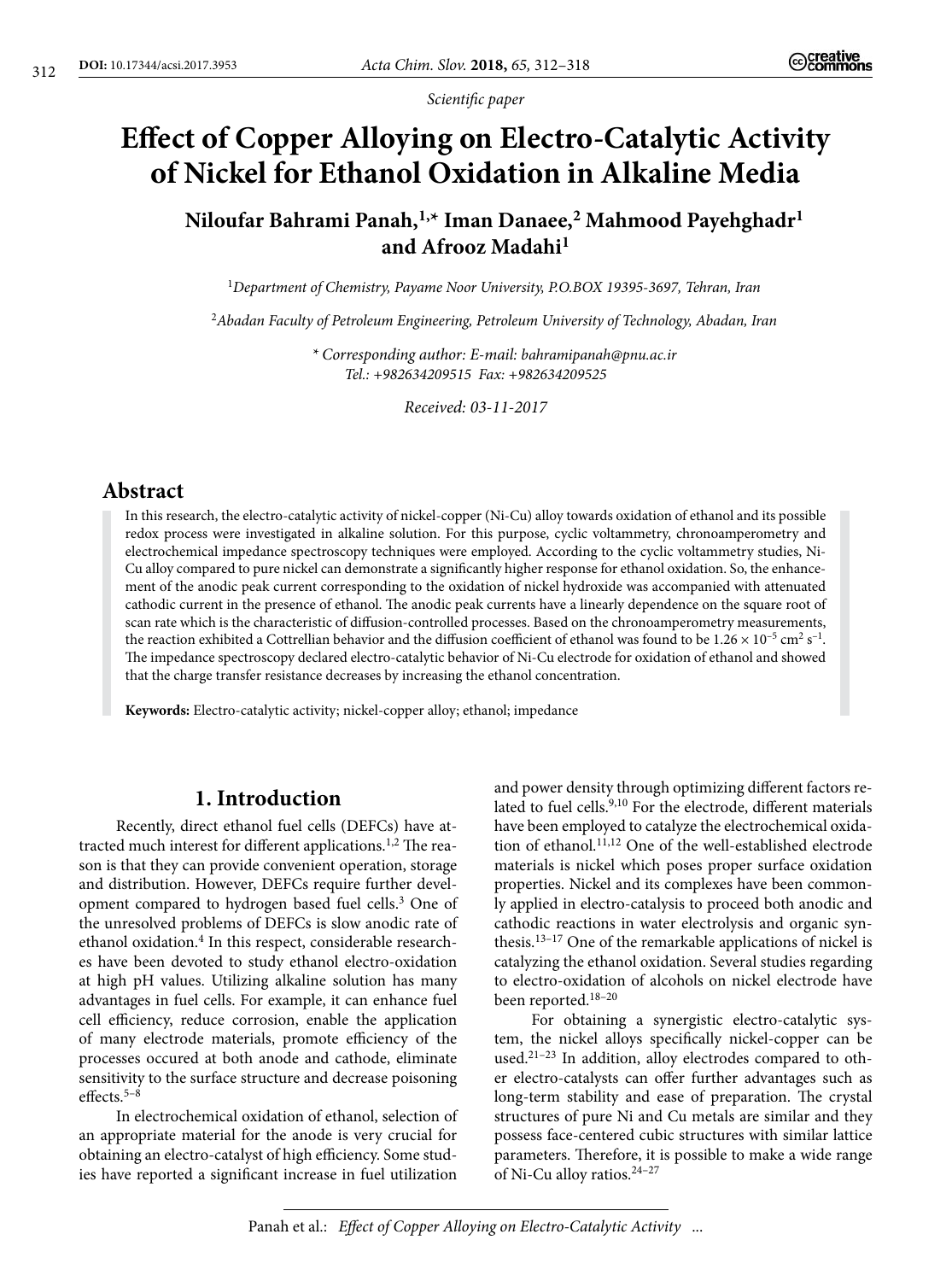The aim of present work is to study the electrochemical oxidation of ethanol on Ni-Cu alloy (70/30) electrode in alkaline solution and compare its catalytic activity with pure Ni electrode via electrochemical techniques of cyclic voltammetry, chronoamperometry and impedance spectroscopy.

#### **2. Experimental**

All chemicals used in this work [Sodium hydroxide and ethanol in analytical grade] were of Merck origin (Germany) and used without further purification. Double distilled water was employed to prepare the solutions. Nickel and nickel-copper alloy were prepared from Rooyingran Sanaat Company. The electrochemical measurements were carried out in a one-compartment three-electrode cell powered by a Metrohm-Autolab potentiostat/ galvanostat (model 12/30/302, The Netherlands). The disk of Ni-Cu alloy (70/30) of 1  $\text{cm}^2$  area was employed as working electrode. Before each measurement, the electrode was polished with emery paper of 1000 grit and rinsed in double distilled water and acetone. Counter and reference electrodes were platinum and KCl-saturated Ag/ AgCl electrode (Metrohm, The Netherlands), respectively. All the electrochemical studies were done at  $22 \pm 1$  °C.

The electrochemical impedance experiments were carried out in a frequency range of 100 kHz to 10 mHz and modulation amplitude of 10 mV with respect to open circuit potential. The experimental impedance spectroscopy data were fitted to the proposed equivalent circuit using a home written least square software. This software was programmed according to the method of Marquardt for optimization of functions and Macdonald weighting for the real and imaginary parts of the experimental impedance data.28,29

#### **3. Results and Discussion**

Figure 1 displays consecutive cyclic voltammograms of the Ni-Cu electrode in 1 M NaOH solution recorded after 50 cycles at scan rate of 100 mV  $s^{-1}$ . Upon the first scan, a pair of redox peak is observed at 463 and 295 mV which is attributed to the  $Ni^{2+}/Ni^{3+}$  redox couple. In the subsequent cycles, the anodic and cathodic peaks shift to the negative direction and stabilize at 378 and 310 mV, respectively. This behavior is consistent with the data reported in previous electrochemical studies related to formation of the nickel oxide film on the surface and inter-conversion of  $\alpha$ -Ni(OH)<sub>2</sub> and ß-phases, conversion of Ni(OH)<sub>2</sub> to NiOOH and enrichment of  $Ni<sup>3+</sup>$  species around the surface of the electrode. $30,31$  During the next cycles, a negative shift of the anodic peak and its stabilization are evident, which refer to higher potential energies required for NiO-OH nucleation. In the first cycle, the baseline current is higher which corresponds to the oxidation of Ni to  $Ni<sup>2+</sup>$ . An increase in peak currents with the number of cycles demonstrates a continuous enrichment of electrode's surface by accessible  $Ni^{2+}$  and  $Ni^{3+}$ electro-active species. Figure 2 shows the cyclic voltammograms of the Ni, Cu and Ni-Cu electrode in 1 M NaOH solution recorded at scan rate of 10 mV  $s^{-1}$ . As can be seen, the oxidation behavior of Ni and Ni-Cu electrode is the same and the  $Ni^{2+}/Ni^{3+}$ redox couple is observed. No considerable anodic peak for  $Cu^{3+}$  is shown in cyclic voltammogram of Cu electrode, but the cathodic peak is clear in inset of Figure 2.



**Figure 1.** Consecutive cyclic voltammogram of Ni-Cu electrode oxidation in 1 M NaOH (1) first and (2) fiftieth cycle at a scan rate of  $100 \text{ mV s}^{-1}$ 



Figure 2. Cyclic voltammogram of (1) Ni, (2) Cu and (3) Ni-Cu electrode oxidation in 1 M NaOH at a scan rate of 10 mV s–1. Unset: Cyclic voltammogram of Cu electrode in the potential range of 0.45 and 0.65 V.

Figure 3a illustrates the typical cyclic voltammograms of a Ni-Cu electrode at various scan rates (2–2500 mV s–1) in 1 M NaOH solution. Figure 3b shows that the anodic peak currents increase proportional to the lower

Panah et al.: *Effect of Copper Alloying on Electro-Catalytic Activity* ...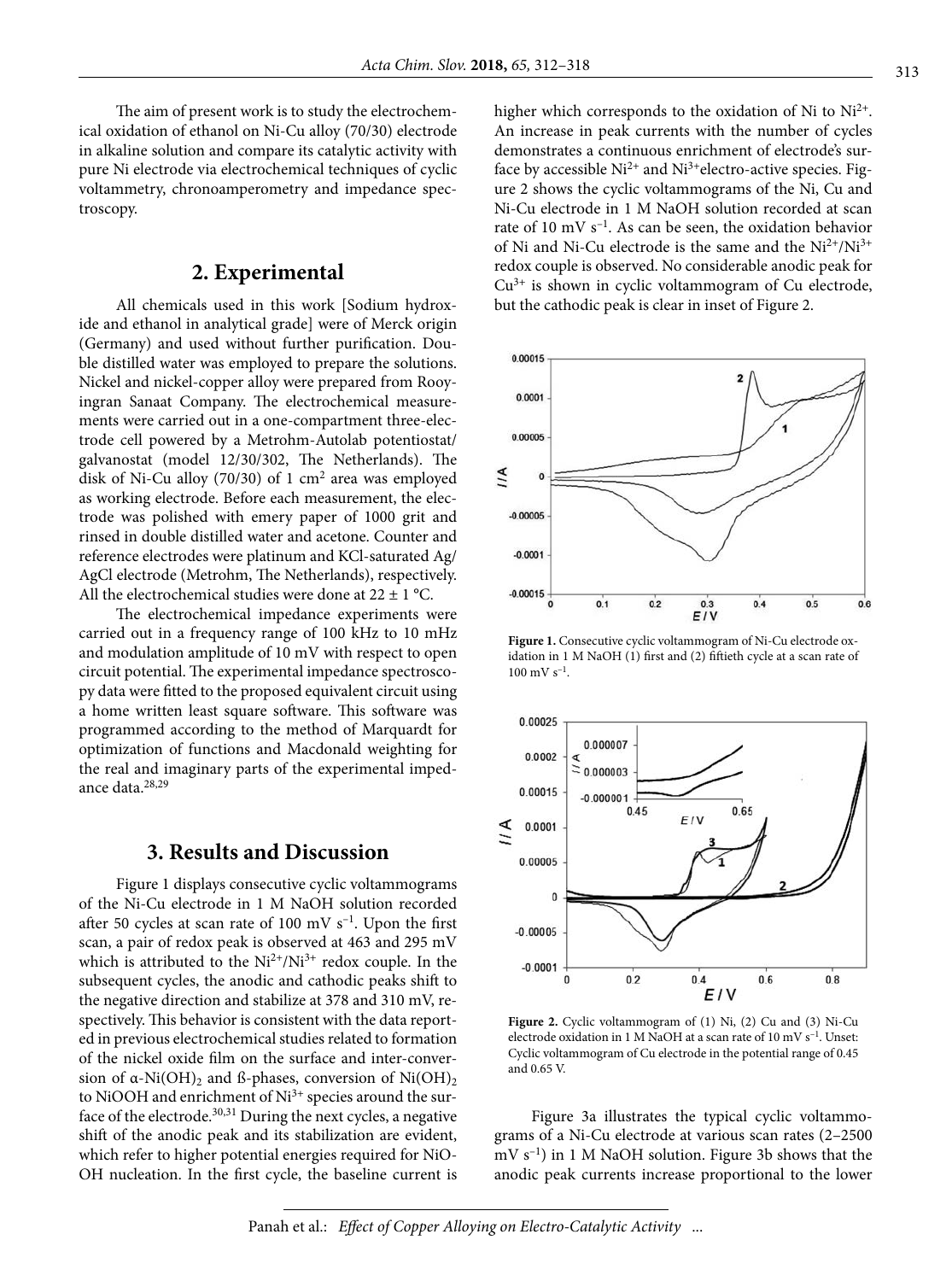scan rate values (2-200 mV  $s^{-1}$ ). This behavior is expected for the electrochemical activity of redox couples that their voltammetric responses are sensitive to the low concentration of surface-confined electro-active species.<sup>32</sup> In this process, only the nickel oxide layer produced on electrode surface participates in the redox reaction.<sup>33</sup> Surface coverage of the redox species,  $\Gamma^*$ , can be calculated according to the slope of the lines shown in Figure 3b:<sup>33</sup>

$$
I_p = \left(\frac{n^2 F^2}{4RT}\right) \nu A \Gamma^* \tag{1}
$$

where  $I_p$ , n, and  $\nu$  is peak current, electron transfer number and potential scan rate, respectively. The  $\Gamma^*$  value is calculated to be about  $8.15 \times 10^{-8}$  mol cm<sup>-2</sup> which is related to the presence of ca. 80 monolayers of surface species on Ni-Cu electrode. Figure 3c presents the proportionality of anodic peak current to square root values of higher scan rates (350–2500 mV  $s^{-1}$ ). It shows that the oxidation reaction is a diffusion-controlled process at higher scan rate<sup>33</sup> and the reaction is limited by diffusion of hydroxide ion from bulk of solution to the electrode surface according to following equation:

$$
\text{Ni(OH)}_{2} + \text{OH}^{-} \rightleftharpoons \text{NiOOH}^{+} \text{H}_{2}\text{O}^{+} \text{e}
$$
 (2)



**Figure 3.** (a) Typical cyclic voltammograms of Ni-Cu electrode in 1 M NaOH at different scan rates of  $2-2500$  mV s<sup>-1</sup>, (b) The dependency of anodic peak currents to the scan rate at lower values (2–200  $mV s^{-1}$ ), (c) The proportionality of anodic peak currents to the square roots of scan rate at higher values (350–2500 mV  $s^{-1}$ ).

Figure 4 depicts cyclic voltammograms of pure Ni, pure Cu and Ni-Cu electrodes in 1 M NaOH solution containing 0.5 M ethanol at scan rate of 10 mV  $s^{-1}$ . As seen, Ni-Cu electrode provides a higher current density for ethanol electro-oxidation in alkaline solution. The reason can be related to higher atomic radius of Cu compared to Ni which can enhance ethanol adsorption on the electrode surface. Furthermore, electro-catalytic activity of Cu electrode is high for ethanol oxidation, but it is at higher anodic over-potentials. As it can be seen, the measured anodic potentials of Ni-Cu and Ni electrodes are the same, but the anodic peak current of Ni-Cu is higher than that in Ni electrode. Consequently, the high electro-catalytic activity of Cu electrode is responsible for electro-catalytic activity of Ni-Cu electrode.



**Figure 4.** Cyclic voltammograms in the (1) absence and (2) presence of 0.5 M ethanol on Ni, (3) Ni-Cu (4) Cu electrode in 1 M NaOH solution. Scan rate:  $10 \text{ mV s}^{-1}$ .

Figure 5a exhibits the cyclic voltammograms of Ni-Cu electrode in a solution of 1 M NaOH and different concentrations of ethanol at scan rate of 10 mV  $s^{-1}$ . It is declared that the oxidation of ethanol on Ni-Cu electrode has a typical electro-catalytic response. The anodic current increases around the potential of 350 mV. The oxidation of ethanol and  $Ni^{2+}$  oxidation to  $Ni^{3+}$  starts simultaneously. The anodic to cathodic charge ratio in the presence of 0.5 M ethanol is obtained to be 92/8 while it is 55/45 in the absence of ethanol. The charge values are calculated through integrating the background corrected anodic and cathodic peaks.

In the positive sweep, the measured anodic current is proportional to the bulk concentration of ethanol. An increase in ethanol concentration up to 0.6 M caused a linear increase in the anodic current (Figure 5b). Based on these evidences, catalytic electro-oxidation of ethanol on Ni-Cu electrode is confirmed. Zhang et al. investigated the ethanol oxidation on Ni-B amorphous alloy nanoparticles modified nanoporous Cu in alkaline medium.34 They reported that ethanol oxidation at the Ni-B modified porous Cu electrode had a negative shift of 52 mV in the onset oxidation potential and the oxidation peak current increased in comparison with the bulk Ni. Kakaei and Marzang studied the electro-catalytic activity of nitrogen doped reduced graphene oxide with Ni-Co nanoparticles for ethanol oxidation in alkaline media.<sup>35</sup> The fabricated alloy electro-catlyst exhibited a remark-

Panah et al.: *Effect of Copper Alloying on Electro-Catalytic Activity* ...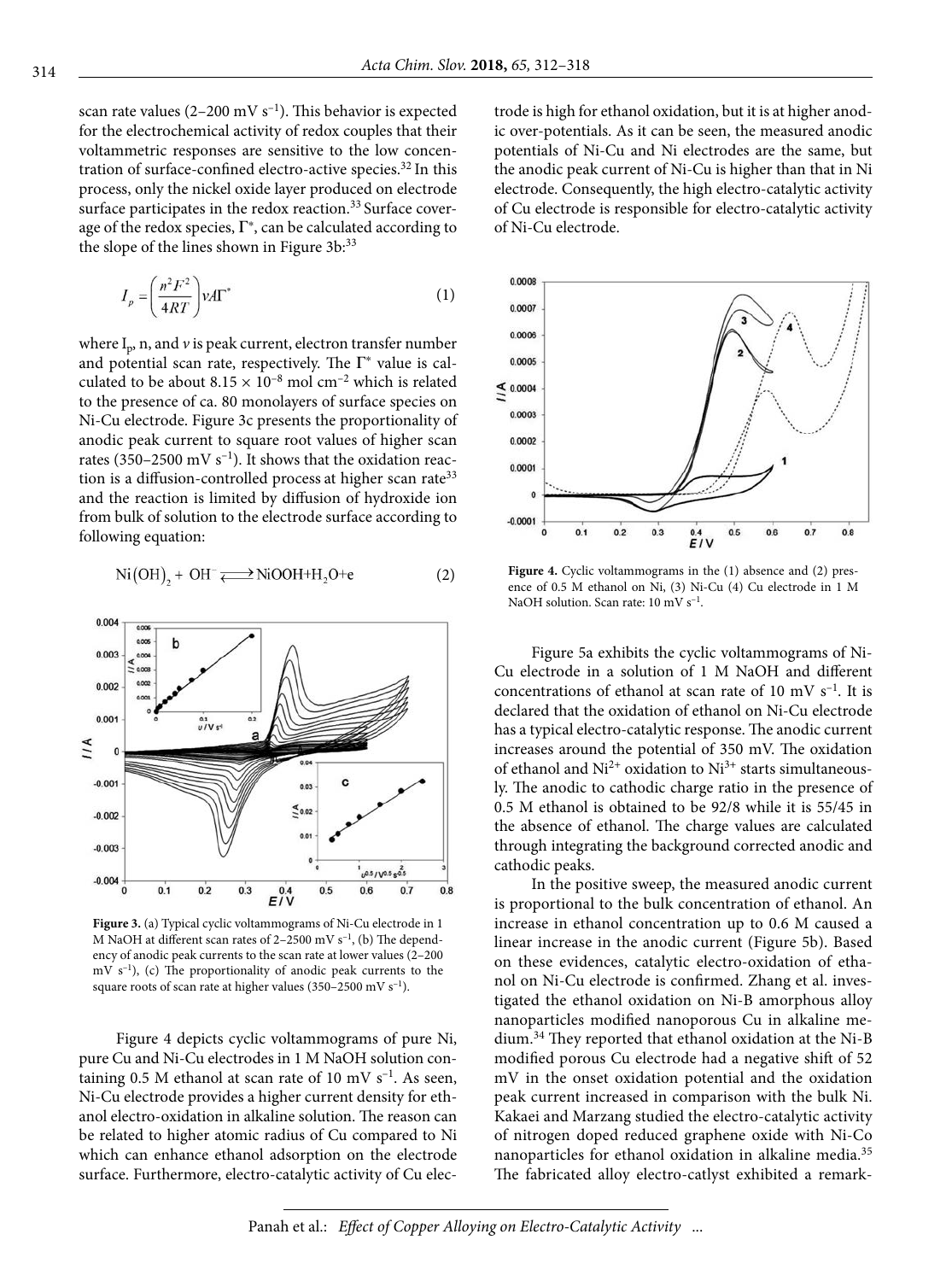

**Figure 5.** (a) Cyclic voltammograms of the Ni-Cu electrode in 1 M NaOH solution in the presence of (1) 0.1, (2) 0.2, (3) 0.3, (4) 0.4, (5) 0.5, (6) 0.6, (7) 0.7, (8) 0.8, (9) 0.9 and (10) 1 M of ethanol. Scan rate:  $10 \text{ mV s}^{-1}$ . (b) Dependency of the anodic peak current on the concentration of ethanol.

able electro-catalytic activity and high stability for the ethanol oxidation reaction in comparison with fabricated Ni and Co.

The decrease in cathodic current that occurs in the negative potential scan verifies the involvement of ethanol in the rate determining step. It also indicates that the process is incapable of reducing all high-valence nickel species that have formed in the anodic half cycle. Along with the oxidation of  $Ni^{2+}$ species to  $Ni^{3+}$ , the adsorbed ethanol molecules oxidize on the surface at higher over-potentials. The products or intermediates of the reaction poison the electrode surface and reduces the number of available sites for ethanol adsorption. Consequently, the anodic current approaches a maximum in the positive potential scan and then the overall rate of ethanol oxidation decreases. Electro-catalytic oxidation of ethanol also continues in the early stages of the cathodic half cycle and the current tends to a maximum since some active sites for adsorption of ethanol regenerate due to removal of the adsorbed intermediates and products.

Figure 6 shows the cyclic voltammograms of Ni-Cu electrode in the presence of 0.5 M ethanol at various potential scan rates  $(2-350 \text{ mV s}^{-1})$  and also the scan rate proportionality of the anodic peak current. The anodic peak potential appears at 0.5 V as a result of ethanol oxidation on the nickel active sites. The variation of anodic peak current vs. the square root of scan rate values shows a linear relationship which represents that the oxidation of ethanol on Ni-Cu electrode is controlled by diffusion of ethanol species from solution to the redox sites accessible on the electrode's surface (Figure 6b). Although, the cathodic peak of  $Ni<sup>3+</sup>$  reduction is negligible at low scan rates, but it appears at higher scan rates. This observation implies that the electro-oxidation of nickel species is much faster than catalytic oxidation of ethanol at higher scan rates. Therefore, oxidation of ethanol on nickel surface is a slow process.



**Figure 6.** (a) Typical cyclic voltammograms of the Ni-Cu in 1 M NaOH in the presence of 0.5 M ethanol at various scan rates of 2, 5, 10, 20, 30, 40, 50, 75, 100, 200 and 350 mV  $s^{-1}$ . (b) Dependence of anodic peak current at 530 mV on the square root of scan rate. (c) Dependence of anodic peak current at 370 mV on the scan rate.

At higher scan rates, the oxidation peak of  $Ni(OH)_{2}$ to NiOOH rises at potentials that are considerably more negative than the potential of ethanol oxidation ( $\approx 370$ mV). This peak is insignificant at low scan rates but enhances at higher scan rate values. Figure 6c illustrates a linear dependency of the current peak on the scan rate which proposes the presence of surface-confined electro-active species. According to the high current density observed in the presence of ethanol and also the appearance of two oxidation peaks for  $Ni<sup>2+</sup>$  and ethanol, it is appeared that one of the anodic current can be attributed to the oxidation of ethanol by NiOOH since the NiOOH reduction peak disappears during the negative scan. The other one can be assigned to the direct electro-oxidation of ethanol on the surface of the oxide layer.

The following redox reaction of the nickel species is expected:

$$
Ni(II) \to Ni(III) + e
$$
 (3)

while ethanol oxidizes on the alloy surface through the following reaction <sup>23,36,37</sup>:

 $Ni^{3+} + ethanol \rightarrow Ni^{2+} + intermediate$  (4)

$$
Ni^{3+} + intermediate \rightarrow Ni^{2+} + product
$$
 (5)

In Eqs. (4) and (5), ethanol oxidation occurs through the reduction of NiOOH sites. The Ni<sup>3+</sup> sites can be regenerated by the power source or via direct electro-oxidation on  $Ni<sup>3+</sup>$  oxide surface as follows:

$$
Ni^{3+} -ethanol \rightarrow Ni^{3+} - intermediate + e
$$
 (6)

$$
Ni^{3+}-intermediate \rightarrow Ni^{3+}-product + e
$$
 (7)

Panah et al.: *Effect of Copper Alloying on Electro-Catalytic Activity* ...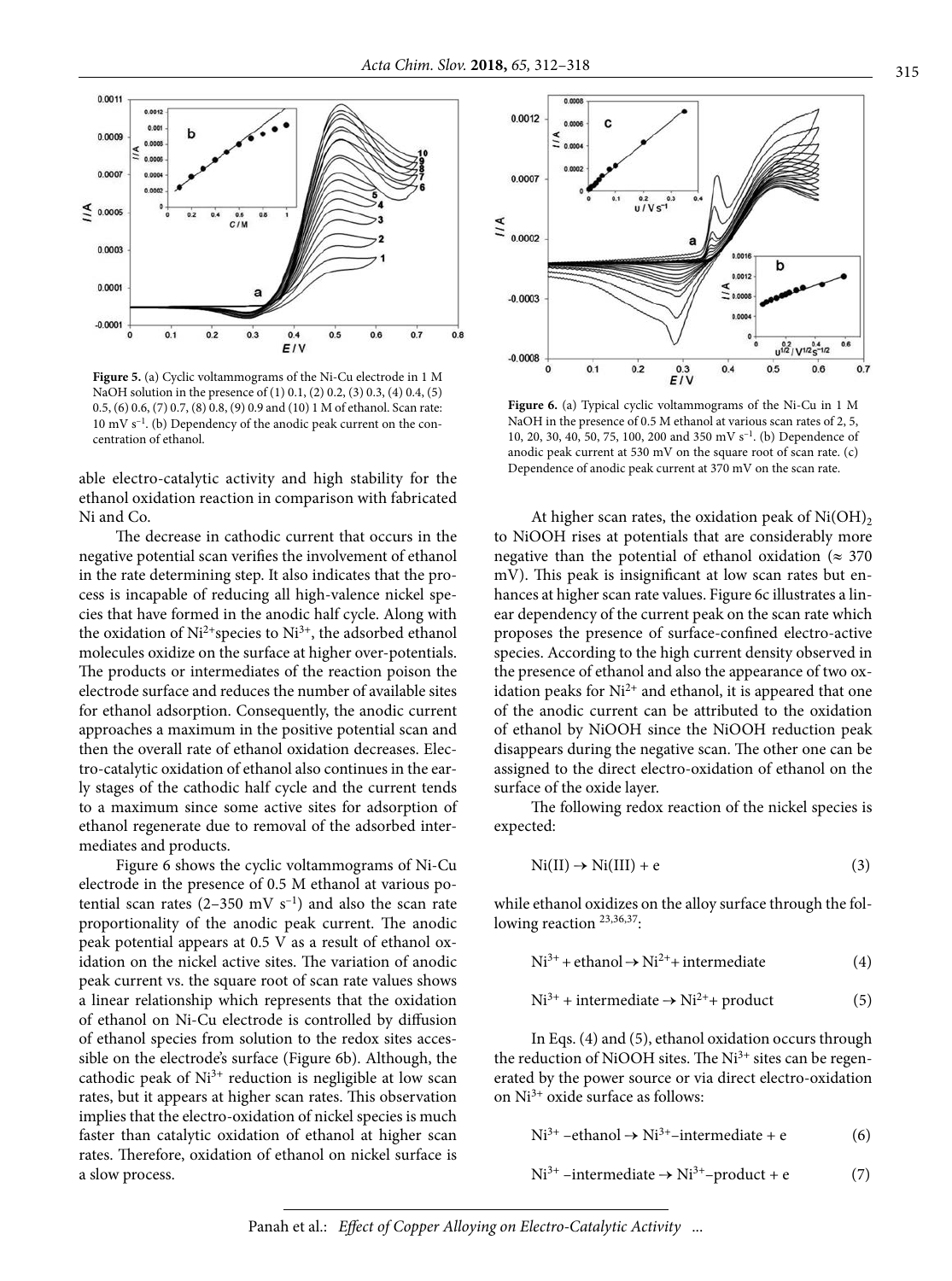In Eqs. (6) and (7),  $Ni<sup>3+</sup>$  provides an active site for direct ethanol oxidation. Also, Eqs. (3), (6) and (7) refer to two anodic peaks of ethanol and Ni<sup>2+</sup> oxidation.

Figure 7a displays the chronoamperograms recorded for Ni-Cu in 1 M NaOH solution containing (0.1–0.8 M) ethanol at the potential step of 500 mV. Figure 7b identifies a linear behavior of the net current changes (after elimination of the background current) vs. the inverse square root of time. So, a diffusion-controlled process is dominant in this electrochemical process. The diffusion coefficient of ethanol is calculated  $1.26 \times 10^{-5}$  cm<sup>2</sup> s<sup>-1</sup> by substitution of the line slope of Figure 7b into Cottrell equation<sup>33</sup> (Eq. 8).

$$
I = nFAD^{1/2}C\pi^{-1/2}t^{-1/2}
$$
 (8)

The catalytic rate constant of ethanol oxidation on Ni-Cu alloy is evaluated according to Eq. (9) which is introduced by Pariente et al.:<sup>38</sup>

$$
\frac{I_{\text{catal}}}{I_d} = \gamma^{1/2} \left( \pi^{1/2} erf(\gamma^{1/2}) + \frac{\exp(-\gamma)}{\gamma^{1/2}} \right) \tag{9}
$$

Where  $I_{\text{catal}}$  and  $I_d$  stand for Ni-Cu electrode currents in the presence and absence of ethanol, respectively.  $y =$ *kCt* is the related error function in which *k* is the catalytic rate constant, *C* is the bulk concentration of ethanol and *t*  is the elapsed time. When  $y$ )1.5, *erf* ( $y^{1/2}$ ) equals to unity approximately and Eq. (9) simplifies to:

$$
\frac{I_{\text{calal}}}{I_d} = \gamma^{1/2} \pi^{1/2} = \pi^{1/2} (kCt)^{1/2} \tag{10}
$$

Based on the slope of  $I_{\text{catal}}/I_d$  vs.  $t^{1/2}$  plot, the obtained mean catalytic rate constant was  $865.5 \text{ cm}^3 \text{ mol}^{-1}$  $s^{-1}$  for ethanol concentration of 0.1–0.8 M (Figure 7c).



**Figure 7.** (a) Chronoamperograms of Ni-Cu electrode in 1 M NaOH solution with different concentration of ethanol: (1) blank, (2) 0.1, (3) 0.2, (4) 0.3, (5) 0.4, (6) 0.5, (7) 0.6, (8) 0.7 and (9) 0.8 M at potential step of 500 mV. (b) Dependency of transient current on  $t^{-1/2}$ . (c) Dependence of  $I_{\text{catal}}/I_d$  vs.  $t^{1/2}$  derived from the data of chronoamperograms.

Figure 8 represents the Nyquist diagrams of Ni-Cu electrode recorded at the anodic peak potential as the dc-offset in 1 M NaOH solution containing different concentration of ethanol. These diagrams contain two depressed semicircles that are overlapped. The high frequency depressed semicircle corresponds to a combination of a charge transfer resistance and the double layer capacitance and the low frequency semicircle can be due to the adsorption of reaction intermediate on the surface of Ni-Cu electrode.<sup>39,40</sup>



**Figure 8.** Nyquist diagrams of Ni-Cu electrode in 1 M NaOH solution containing different concentration of ethanol at an anodic potential of 500 mV. Inset: high frequency part of the Nyquist diagram.

Figure 9 shows the equivalent circuit in the presence of ethanol which is compatible with Nyquist diagram. The capacitor *C* should be replaced with a constant phase element (CPE), *Q*, in the equivalent circuit. The CPE behavior is due to the microscopic roughness of the electrode that causes an inhomogeneous distribution in the solution resistance and the double-layer capacitance.<sup>41,42</sup> In Figure 9,  $R_s$ ,  $Q_{dl}$  and  $R_{ct}$  are solution resistance, a constant phase



Figure 9. Equivalent circuit compatible with the experimental impedance data in Figures 8 for ethanol electro-oxidation on Ni-Cu electrode.

Panah et al.: *Effect of Copper Alloying on Electro-Catalytic Activity* ...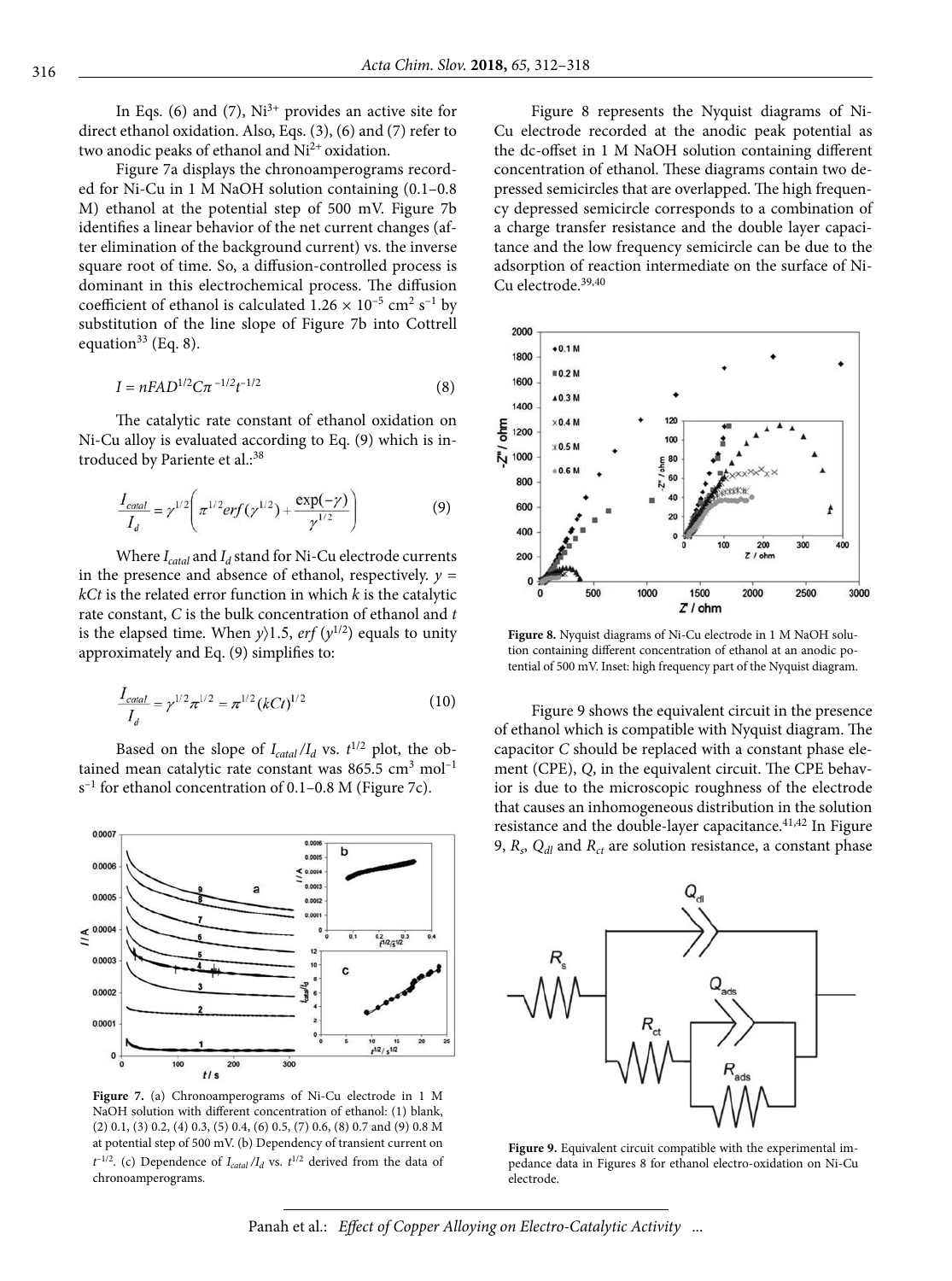| Concentration<br>/ M | $R_{s}$<br>/ $\Omega$ | $R_{ct}$<br>/ $\Omega$ | Qaı<br>/F | $n_1$ | $R_{ads}$<br>/Ω | $Q_{ads}$<br>/ F | n <sub>2</sub> |
|----------------------|-----------------------|------------------------|-----------|-------|-----------------|------------------|----------------|
| 0.1                  | 11.9                  | 105                    | 0.0018    | 0.79  | 4224            | 0.008            | 0.9            |
| 0.2                  | 11.5                  | 78                     | 0.0024    | 0.79  | 1671            | 0.018            | 0.75           |
| 0.3                  | 11.7                  | 45                     | 0.0026    | 0.77  | 361             | 0.018            | 0.68           |
| 0.4                  | 10.3                  | 21                     | 0.0025    | 0.67  | 274             | 0.02             | 0.56           |
| 0.5                  | 10.5                  | 19                     | 0.003     | 0.66  | 196             | 0.025            | 0.58           |
| 0.6                  | 10.9                  | 18                     | 0.003     | 0.67  | 181             | 0.03             | 0.57           |

**Table 1.** Equivalent circuit parameters of electro-oxidation of ethanol on Ni-Cu electrode in 1 M NaOH solution.

element related to the double layer capacitance and charge transfer resistance, respectively. Also, *Qads* and *Rads* are the electrical elements corresponding to the adsorption of reaction intermediates.

The experimental data were fitted to the equivalent circuit to obtain the circuit elements. Table 1 represents the equivalent circuit parameters for the impedance spectra of ethanol electro-oxidation. The charge transfer resistance value decreases as the ethanol concentration increases. It approves the catalytic activity of Ni-Cu alloy for ethanol oxidation.  $n_1$  and  $n_2$  are the constant phase element exponent and show the extent of difference between capacitance and the constant phase element.

## **4. Conclusions**

In this study, the electro-oxidation of ethanol was investigated on the nickel oxide film formed on the surface of Ni-Cu alloy electrode in an alkaline solution. The results confirmed that Ni-Cu alloy is electro-catalytically active for ethanol oxidation at a potential of  $\approx$  500 mV. The catalytic response obtained for electro-oxidation of ethanol on Ni-Cu electrode is greater than the one observed for pure nickel. The anodic peak currents for ethanol oxidation are linearly proportional to square root of scan rates. The chronoamperograms revealed the dominance of a diffusion-controlled process in presence of ethanol species. The diffusion coefficient of ethanol was calculated 1.26  $\times$  10<sup>-5</sup> cm<sup>2</sup> s<sup>-1</sup>. The charge transfer resistance for various concentrations of ethanol was evaluated and highlighted an effective catalytic activity of Ni-Cu alloy for oxidation of ethanol in alkaline solutions.

## **5. References**

 1. Y. Li, Z. Wang, X. Li, T. Yin, K. Bian, F. Gao, D. Gao, *J. Power Sources* **2017**, *341*, 183–191.

**DOI:**[10.1016/j.jpowsour.2016.12.006](https://doi.org/10.1016/j.jpowsour.2016.12.006)

- 2. Q. Zhang, F. Zhang, X. Ma, Y. Zheng, S. Hou, *J. Power Sources*  **2016**, *336*, 1–7. **DOI:**[10.1016/j.jpowsour.2016.10.028](https://doi.org/10.1016/j.jpowsour.2016.10.028)
- 3. Z. Xiong, B. Yan, K. Zhang, C. Wang, S. Li, H. Xu, Y. Du, C. Zhai, *J. Taiwan Inst. Chem. E.* **2017**, 75, 12–17.

**DOI:**[10.1016/j.jtice.2017.03.008](https://doi.org/10.1016/j.jtice.2017.03.008)

- 4. Y. Xie, H. Zhang, G. Yao, S. A. Khan, X. Cui, M. Gao, Y. Lin, *J. Energy Chem.* **2017**, *26*, 193–199. **DOI:**[10.1016/j.jechem.2016.11.014](https://doi.org/10.1016/j.jechem.2016.11.014)
- 5. J. L. Tan, A. M. De Jesus, S. L. Chua, J. Sanetuntikul, S. Shanmugam, B. J. V. Tongol, H. Kim, *Appl. Catal. A- Gen.* **2017**, *531*, 29–35. **DOI:**[10.1016/j.apcata.2016.11.034](https://doi.org/10.1016/j.apcata.2016.11.034)
- 6. C. Peng, W. Yang, E. Wu, Y. Ma, Y. Zheng, Y. Nie, H. Zhang, J. Xu, *J. Alloy Compd.* **2017**, *698*, 250–258. **DOI:**[10.1016/j.jallcom.2016.12.198](https://doi.org/10.1016/j.jallcom.2016.12.198)
- 7. Y. H. Qin, Z. Y. Xiong, J. Ma, L. Yang, Z. Wu, W. Feng, T. L. Wang, W. G. Wang, C. W. Wang, *Int. J. Hydrogen Energ.* **2017**, *42*, 1103–1112. **DOI:**[10.1016/j.ijhydene.2016.09.060](https://doi.org/10.1016/j.ijhydene.2016.09.060)
- 8. T. Li, G. Fu, J. Su, Y. Wang, Y. Lu, X. Zou, X. Zhu, L. Xu, D. Sun, Y. Tang, *Electrochim. Acta* **2017**, *231*, 13–19. **DOI:**[10.1016/j.electacta.2017.02.044](https://doi.org/10.1016/j.electacta.2017.02.044)
- 9. X. Hu, C. Lin, L. Wei, C. Hong, Y. Zhang, N. Zhuang, *Electrochim. Acta* **2016**, *187*, 560–566. **DOI:**[10.1016/j.electacta.2015.11.100](https://doi.org/10.1016/j.electacta.2015.11.100)
- 10. C. Du, X. Gao, Z. Zhuang, C. Cheng, F. Zheng, X. Li, W. Chen, *Electrochim. Acta* **2017**, *238*, 263–268. **DOI:**[10.1016/j.electacta.2017.03.198](https://doi.org/10.1016/j.electacta.2017.03.198)
- 11. P. Kanninen, N. D. Luong, L. H. Sinh, J. Flórez-Montaño, H. Jiang, E. Pastor, J. Seppälä, T. Kallio, *Electrochim. Acta* **2017**, *242*, 315–326. **DOI:**[10.1016/j.electacta.2017.05.019](https://doi.org/10.1016/j.electacta.2017.05.019)
- 12. K. Ding, P. Wang, J. Zhao, Y. Li, Y. Chen, Y. Zhang, B. Wei, Y. Sun, J. Pan, *Int. J. Hydrogen Energ.* **2017**, *42*, 9766–9774. **DOI:**[10.1016/j.ijhydene.2017.01.210](https://doi.org/10.1016/j.ijhydene.2017.01.210)
- 13. I. Danaee, M. Jafarian, F. Forouzandeh, F. Gobal, *Int. J. Chem. Kinet.* **2012**, *44*, 712–721. **DOI:**[10.1002/kin.20721](https://doi.org/10.1002/kin.20721)
- 14. J. Guo, Y. Hou, B. Li, E. Duan, *Mater. Lett.* **2017**, *200*, 90–93. **DOI:**[10.1016/j.matlet.2017.04.111](https://doi.org/10.1016/j.matlet.2017.04.111)
- 15. I. Danaee, M. Jafarian, M. Sharafi, F. Gobal, *J. Electrochem. Sci. Technol.* **2012**, 3, 50–56. **DOI:**[10.5229/JECST.2012.3.1.50](https://doi.org/10.5229/JECST.2012.3.1.50)
- 16. W. Shi, Q. Wang, F. Qin, J. Yu, M. Jia, H. Gao, Y. Zhang, Y. Zhao, G. Li, *Electrochim. Acta* **2017**, *232*, 332–338. **DOI:**[10.1016/j.electacta.2017.02.164](https://doi.org/10.1016/j.electacta.2017.02.164)
- 17. W. Shi, H. Gao, J. Yu, M. Jia, T. Dai, Y. Zhao, J. Xu, G. Li, *Electrochim. Acta* **2016**, *220*, 486–492. **DOI:**[10.1016/j.electacta.2016.10.051](https://doi.org/10.1016/j.electacta.2016.10.051)
- 18. S. J. Zhang, Y. X. Zheng, L. S. Yuan, L. H. Zhao, *J. Power Sources* **2014**, *247*, 428–436.

**DOI:**[10.1016/j.jpowsour.2013.08.129](https://doi.org/10.1016/j.jpowsour.2013.08.129)

<sup>19.</sup> N. A. M. Barakat, H. M. Moustafa, M. M. Nassar, M. A. Ab-